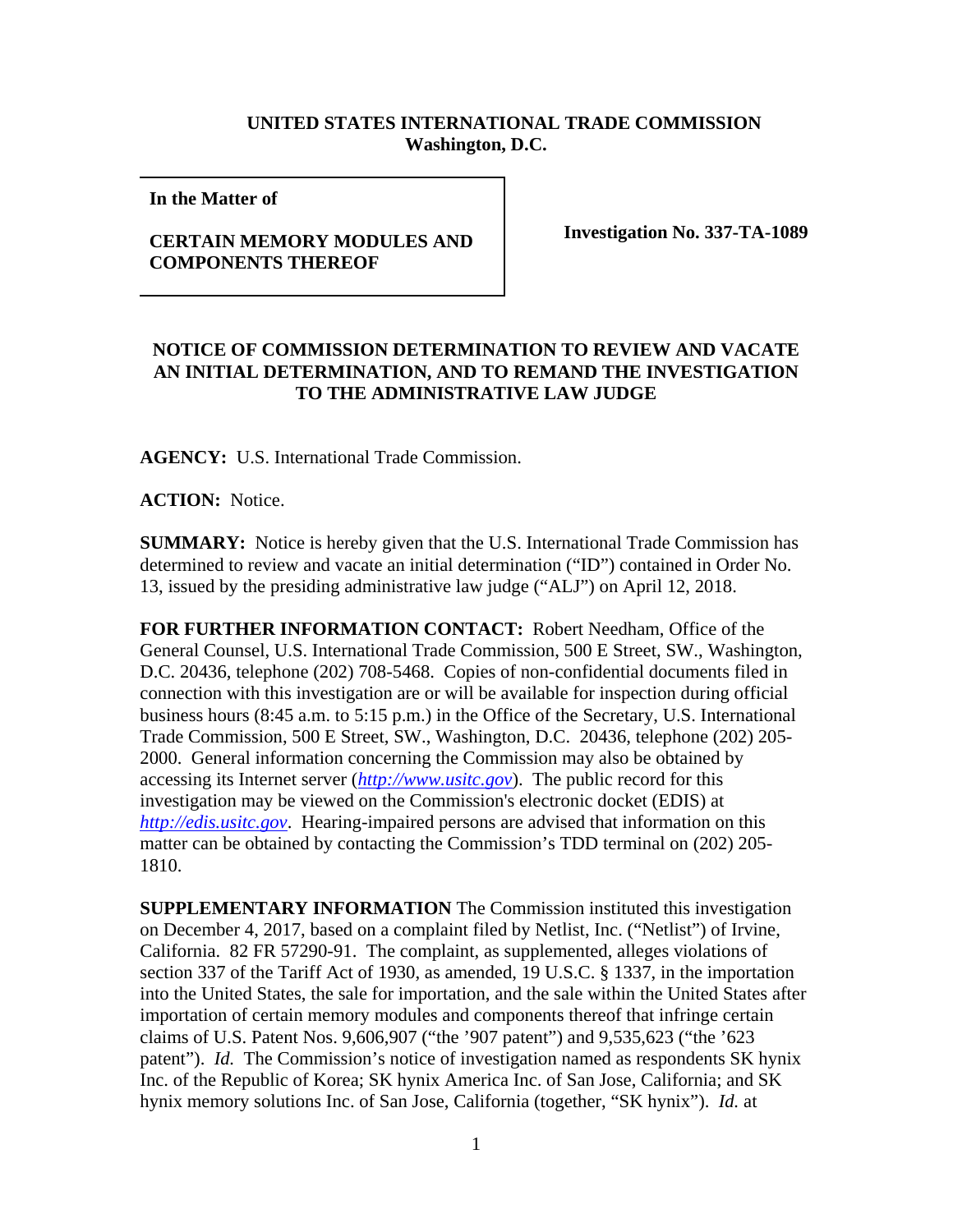57291. The Office of Unfair Import Investigations ("OUII") is also participating in this investigation. *Id.*

On February 20, 2018, SK hynix moved for a summary determination of noninfringement of every asserted claim in this investigation based on claim preclusion and issue preclusion in view of the Commission's final determination in *Certain Memory Modules and Components Thereof, and Products Containing the Same*, Inv. No. 337-TA-1023 ("the 1023 Investigation"). The 1023 Investigation determined that SK hynix did not infringe certain claims of the parent patents of the '907 and '623 patents, and SK hynix argued that claim preclusion and issue preclusion compelled a finding that SK hynix did not infringe the asserted claims of the '907 and '623 patents in this investigation.

On March 5, 2018, Netlist opposed the motion. That same day, OUII filed a response supporting a finding of noninfringement by reason of issue preclusion, but opposing a finding of noninfringement by reason of claim preclusion. On March 14, 2018, OUII filed a supplemental brief, and Netlist and SK hynix filed replies to the supplemental brief. On March 22, 2018, Netlist moved for leave to file a sur-reply to SK hynix's reply.

On April 12, 2018, the ALJ issued the subject ID, granting a summary determination that SK hynix does not infringe any asserted claim by reason of issue preclusion. The ID does not construe any claim limitation, but concludes that the scope of relevant limitations of the asserted claims of the '907 and '623 patents are identical to the scope of corresponding relevant limitations of parent patents asserted in the 1023 Investigation. The ALJ also denied, as an order, the motion with respect to claim preclusion.

On April 23, 2018, Netlist petitioned for review of the ALJ's findings on issue preclusion, and SK hynix filed a contingent petition for review of the ALJ's findings on claim preclusion. On April 30, 2018, Netlist and SK hynix opposed each other's petitions. That same day, OUII filed a response in opposition to both petitions.

Having examined the record of this investigation, including the ID, the petitions for review, and the responses thereto, the Commission has determined to review and vacate the ID. The Commission finds that the ALJ erred by finding that SK hynix did not infringe the asserted claims of the '907 and '623 patents without first resolving the parties' relevant claim construction disputes. The Commission therefore remands the investigation to the ALJ for further proceedings.

 The Commission rejects SK hynix's contingent petition as procedurally improper. The denial of a motion for summary determination is made in an order, 19 CFR 210.42(c), which is not immediately reviewable by the Commission, 19 CFR  $210.43(a)(1)$ .